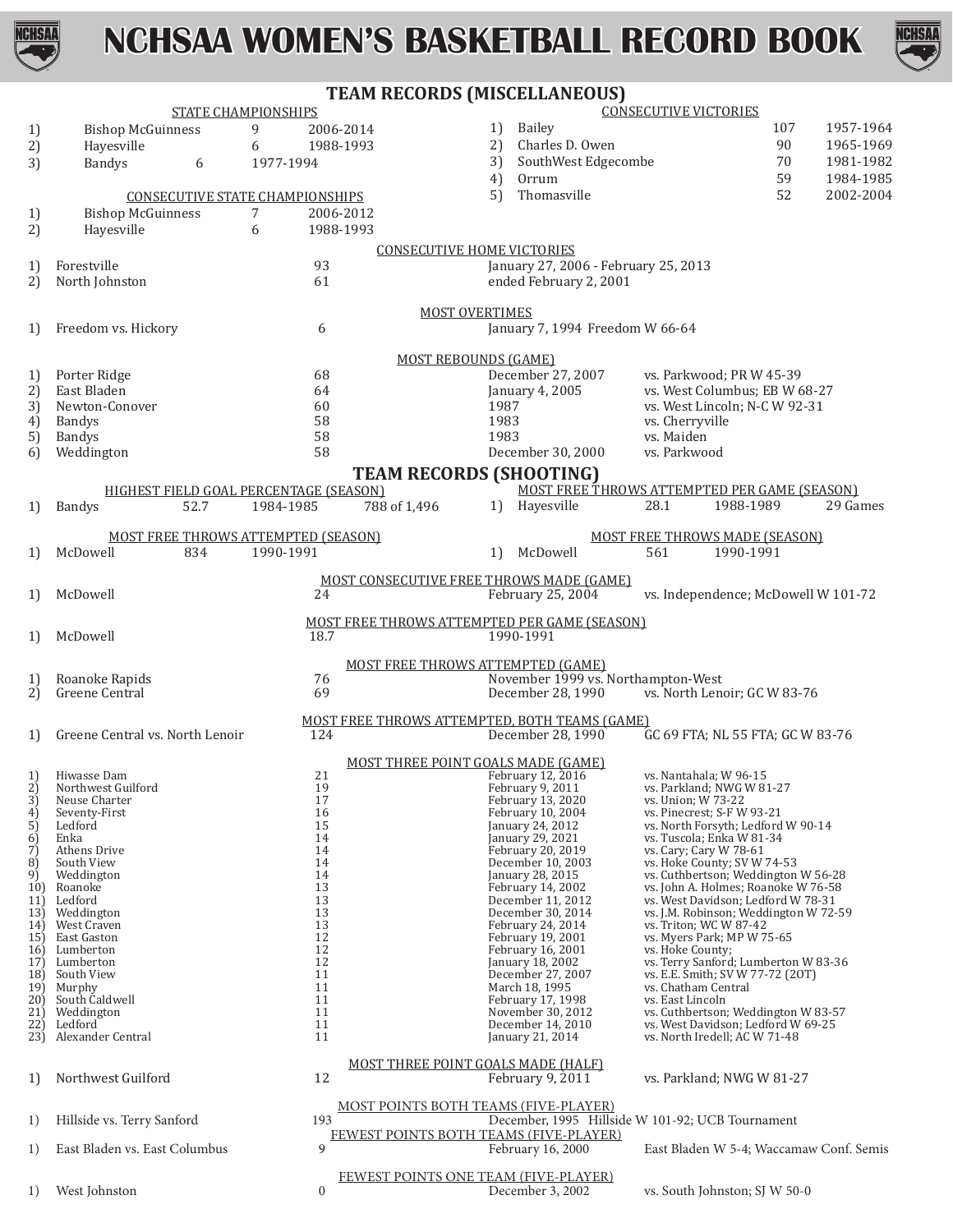



#### **INDIVIDUAL RECO**

|            |                                                                   | <b>MOST POINTS (CAREER)</b>                                                                                                                                                                                                                 |                |                        |
|------------|-------------------------------------------------------------------|---------------------------------------------------------------------------------------------------------------------------------------------------------------------------------------------------------------------------------------------|----------------|------------------------|
| 1)         | Danyel Parker                                                     | Clinton                                                                                                                                                                                                                                     | 3,225          | 1986-1989              |
| 2)         | Jamie Cherry                                                      | West Craven                                                                                                                                                                                                                                 | 3,209          | 2010-2014              |
| 3)         | Kaite Paschal                                                     | Williamston                                                                                                                                                                                                                                 | 3,160          | 2006-2010              |
| 4)         | Cetera DeGraffenreid                                              | Smoky Mountain                                                                                                                                                                                                                              | 3,081          | 2003-2007              |
| 5)         | Amy Simpson                                                       | Morehead<br>Bunn                                                                                                                                                                                                                            | 3,067          | 1995-1999              |
| 6)<br>7)   | Nakisha Stewart<br>Shea Ralph                                     | <b>Terry Sanford</b>                                                                                                                                                                                                                        | 3,037<br>3,002 | 2001-2005<br>1993-1996 |
| 8)         | Elana Ingram                                                      | Roxboro Comm.                                                                                                                                                                                                                               | 2,790          | 2014-2018              |
| 9)         | Shayla Fields                                                     | Salisbury                                                                                                                                                                                                                                   | 2,783          | 2001-2005              |
| 10)        | Kristen Gaffney                                                   | Green Hope                                                                                                                                                                                                                                  | 2,688          | 2008-2012              |
| 11)        | <b>Ashley Barton</b>                                              | Rosman                                                                                                                                                                                                                                      | 2,581          | 2001-2004              |
| 12)        | Stephanie Watts                                                   | Weddington                                                                                                                                                                                                                                  | 2,566          | 2011-2015              |
| 13)        | Lyrik Thorne                                                      | Ledford                                                                                                                                                                                                                                     | 2,562          | 2015-2019              |
| 14)        | Lexi Mercer                                                       | Rosewood                                                                                                                                                                                                                                    | 2,561          | 2012-2016              |
| 15)        | Ali Ford                                                          | Freedom                                                                                                                                                                                                                                     | 2,502<br>2,502 | 2005-2009              |
| 16)<br>17) | Courtney Melvin<br>Sally Reid                                     | East Bladen<br>Fred T. Foard                                                                                                                                                                                                                | 2,443          | 2007-2011<br>1972-1976 |
| 18)        | Janiya Downs                                                      | South Rowan                                                                                                                                                                                                                                 | 2,370          | 2015-2019              |
| 19)        | Janice Connor                                                     | Edneyville                                                                                                                                                                                                                                  | 2,346          | 1978-1982              |
| 20)        | Karen Clayton                                                     | Broughton                                                                                                                                                                                                                                   | 2,343          | 1989-1992              |
| 21)        | Shannon Smith                                                     | Forestview                                                                                                                                                                                                                                  | 2,329          | 2006-2010              |
| 22)        | Megan Zullo                                                       | Farmville Central                                                                                                                                                                                                                           | 2,326          | 2002-2006              |
| 23)        | Rashanda McCants                                                  | Asheville                                                                                                                                                                                                                                   | 2,285          | 2000-2004              |
|            | 24) Ann Hancock                                                   | East Bladen                                                                                                                                                                                                                                 | 2,276          | 1985-1988              |
|            | 25) Morgan McMinn                                                 | North Henderson                                                                                                                                                                                                                             | 2,261          | 2004-2008              |
|            | 26) Emily Carver                                                  | Enka<br>Tarboro                                                                                                                                                                                                                             | 2,245          | 2017-2021<br>1999-2003 |
| 28)        | 27) Marquetta Dickens<br>Lakin Norris                             | Mitchell                                                                                                                                                                                                                                    | 2,241<br>2,234 | 2006-2010              |
| 29)        | Kelva Atkins                                                      | Granville Central                                                                                                                                                                                                                           | 2,203          | 2007-2011              |
| 30)        | Tynesha Lewis                                                     | SW Edgecombe                                                                                                                                                                                                                                | 2,207          | 1993-1997              |
| 31)        | Karen Davis                                                       | Forbush                                                                                                                                                                                                                                     | 2,194          | 1987-1990              |
| 32)        | Nicole Murray                                                     | Wallace-Rose Hill                                                                                                                                                                                                                           | 2,192          | 1995-1999              |
| 33)        | Laura Maxwell                                                     | Havelock                                                                                                                                                                                                                                    | 2,185          | 1986-1988              |
| 34)        | Camille Little                                                    | Carver                                                                                                                                                                                                                                      | 2,168          | 1999-2003              |
|            | 35) Lisa Squirewell                                               | Wake Forest-Roles. 2,168                                                                                                                                                                                                                    |                | 1978-1981              |
| 36)<br>37) | Ann Ellis<br>Tiffany Brown                                        | South Iredell<br>Parkwood                                                                                                                                                                                                                   | 2,166<br>2,161 | 1974-1977<br>2001-2004 |
| 38)        | Terry Roach                                                       | Rockingham Co.                                                                                                                                                                                                                              | 2,159          |                        |
| 39)        | Tiffani Johnson                                                   | Charlotte Garinger 2,159                                                                                                                                                                                                                    |                |                        |
| 40)        | Madi Story                                                        | <b>Bandys</b>                                                                                                                                                                                                                               | 2,156          | 2010-2014              |
| 41)        | Beverly Greenard                                                  | <b>Bandys</b>                                                                                                                                                                                                                               | 2,128          | 1979-1983              |
| 42)        | Andrea Stinson                                                    | North Mecklenburg2,128                                                                                                                                                                                                                      |                | 1985-1987              |
| 43)        | Sherry Cash<br>44) Herietta Walls                                 | South Iredell<br>Central Davidson                                                                                                                                                                                                           | 2,127<br>2,116 | 1977-1980<br>1975-1979 |
|            | 45) Ginny Norton                                                  | Elkin                                                                                                                                                                                                                                       | 2,090          | 1984-1987              |
|            | 46) Laura Cottrell                                                | Hayesville                                                                                                                                                                                                                                  | 2,088          | 1989-1993              |
|            | 47) Keeta Robinson                                                | Hayes<br>Bunker Hill<br>Thans                                                                                                                                                                                                               | 2,087          | 1989-1993              |
| 48)        | Suzanne Dietrich                                                  | St. Stephens                                                                                                                                                                                                                                | 2,083          | 1966-1970              |
| 49)        | Elissa Cunane                                                     | Northern Guilford 2,081                                                                                                                                                                                                                     |                | 2014-2018              |
| 50)        | Jennifer Howard                                                   | Fred T. Foard                                                                                                                                                                                                                               | 2,054          | 1989-1992              |
|            | 51) Eleisha Hairston                                              | Reidsville                                                                                                                                                                                                                                  | 2,038          | 2005-2009              |
|            | 52) Hannah Clark                                                  |                                                                                                                                                                                                                                             |                |                        |
|            |                                                                   |                                                                                                                                                                                                                                             |                |                        |
|            | 53) Mahaley Holit<br>54) Shephanie Cross<br>55) Michelle Leathers | Kings Mountain<br>2,032 2016-2019<br>Central Cabarrus 2,022 2013-2017<br>North Rowan 2,019 1991-1994<br>Northside-Pinetown 2,008 1987-1990                                                                                                  |                |                        |
|            |                                                                   |                                                                                                                                                                                                                                             |                |                        |
|            |                                                                   |                                                                                                                                                                                                                                             |                | MOS'                   |
| 1)         | Mikayla Boykin                                                    | Clinton                                                                                                                                                                                                                                     |                | 63                     |
| 2)<br>3)   | Mikayla Boykin<br>Shea Ralph                                      | Clinton                                                                                                                                                                                                                                     |                | 62<br>61               |
| 4)         | Tracie Taylor                                                     | Terry Sanford<br>SW Onslow                                                                                                                                                                                                                  |                | 60                     |
| 5)         | Ann Ellis                                                         |                                                                                                                                                                                                                                             |                | 60                     |
| 6)<br>7)   | Charlotte Sherrill<br>Nicori Sinclair                             |                                                                                                                                                                                                                                             |                | 56<br>56               |
| 8)         | Mikayla Boykin                                                    |                                                                                                                                                                                                                                             |                | 55                     |
| 9)         | Amy Simpson                                                       |                                                                                                                                                                                                                                             |                | 55                     |
| 10)        | Janiya Downs                                                      |                                                                                                                                                                                                                                             |                | 53                     |
| 11)<br>11) | Shea Ralph<br>Wedny Palmer                                        |                                                                                                                                                                                                                                             |                | 53<br>53               |
| 12)        | Lyrik Thorne                                                      |                                                                                                                                                                                                                                             |                | 52                     |
| 13)        | Janiya Downs                                                      |                                                                                                                                                                                                                                             |                | 52                     |
| 14)<br>15) | Shea Ralph<br>Saniya Rivers                                       |                                                                                                                                                                                                                                             |                | 52<br>51               |
| 16)        | Vicki Inman                                                       |                                                                                                                                                                                                                                             |                | 51                     |
| 17)        | Nakisha Stweart                                                   | SW Onslow<br>South Iredell<br>Blue Ridge<br>Blue Rideson<br>Clinton<br>Morehead<br>South Rowan<br>Terry Sanford<br>Person<br>Ledford<br>South Rowan<br>Terry Sanford<br>Ashley<br>Pisgah<br>Bunn<br>Ashley<br>Clinton<br>Clinton<br>Clinton |                | 51                     |
| 18)<br>19) | Saniya Rivers<br>Mikayla Boykin                                   |                                                                                                                                                                                                                                             |                | 50<br>50               |
| 20)        | Mikayla Boykin                                                    | Clinton                                                                                                                                                                                                                                     |                | 50                     |

|    | <b>ETBALL RECORD BOOK</b>            |                                            |       | NGHS               |
|----|--------------------------------------|--------------------------------------------|-------|--------------------|
|    |                                      |                                            |       |                    |
|    | <b>RDS (SCORING)</b>                 |                                            |       |                    |
|    |                                      | <b>MOST POINTS (SEASON)</b>                |       |                    |
| 1) | Mikayla Boykin                       | Clinton                                    | 1,159 | 2016-2017          |
| 2) | Shea Ralph                           | <b>Terry Sanford</b>                       | 1,135 | 1994-1995          |
| 3) | Shea Ralph                           | <b>Terry Sanford</b>                       | 1,049 | 1995-1996          |
| 4) | Amy Simpson                          | Morehead                                   | 1,038 | 1998-1999          |
| 5) | Katie Paschal                        | Williamston                                | 995   | 2009-2010          |
| 6) | Jamie Cherry                         | West Craven                                | 964   | 2013-2014          |
| 7) | Andrea Stinson                       | N. Mecklenburg                             | 936   | 1986-1987          |
| 8) | Danyel Parker                        | Clinton                                    | 933   | 1988-1989          |
|    |                                      | HIGHEST POINTS PER GAME AVERAGE (CAREER)   |       |                    |
| 1) | Shea Ralph                           | <b>Terry Sanford</b>                       | 33.0  | 1993-1996          |
| 2) | Mikayla Boykin*                      | Clinton                                    | 31.8  | 2013-2014 &        |
|    |                                      |                                            |       | 2016-2017          |
| 3) | Danyel Parker                        | Clinton                                    | 30.7  | 1986-1989          |
|    | * Injured Sophomore & Junior Seasons |                                            |       |                    |
|    |                                      | HIGHEST POINTS PER GAME AVERAGE (SEASON)   |       |                    |
| 1) | Shea Ralph                           | <b>Terry Sanford</b>                       | 39.1  | 1994-1995          |
| 2) | Mikayla Boykin                       | Clinton                                    | 37.6  | 2016-2017          |
| 3) | Amy Simpson                          | Morehead                                   | 37.1  | 1998-1999          |
|    |                                      | MOST POINTS BY A FRESHMAN (SEASON)         |       |                    |
| 1) | Nakisha Stewart                      | Bunn                                       | 811   | 2001-2002          |
| 2) | Danyel Parker                        | Clinton                                    | 690   | 1985-1986          |
| 3) | Mikayla Boykin                       | Clinton                                    | 686   | 2013-2014 25.4 ppg |
| 4) | Cetera DeGraffenreid                 | Smoky Mountain                             | 684   | 2003-2004          |
|    |                                      |                                            |       |                    |
|    |                                      | <b>MOST POINTS BY A SOPHOMORE (SEASON)</b> |       |                    |
| 1) | Kristen Gaffney                      | Green Hope                                 | 831   | 2009-2010 25.9 ppg |
| 2) | Shea Ralph                           | <b>Terry Sanford</b>                       | 818   | 1993-1994 26.4 ppg |

| 2) Shea Ralph                                                 | Terry Sanford | 818 1993-1994 26.4 ppg |
|---------------------------------------------------------------|---------------|------------------------|
| 3) Iamie Cherry                                               | West Craven   | 776 2011-2012 25.9 ppg |
| 4) Cetera DeGraffenreid Smoky Mountain 756 2004-2005 25.1 ppg |               |                        |

#### MOST POINTS BY A JUNIOR (SEASON)

 $\sim$   $\sim$ 

| 1) Shea Ralph                                                 | Terry Sanford | 1,135 1994-1995 39.1 ppg |
|---------------------------------------------------------------|---------------|--------------------------|
| 2) Cetera DeGraffenreid Smoky Mountain 918 2005-2006 31.7 ppg |               |                          |

#### MOST POINTS BY A SENIOR (SEASON)

| 1) | Mikayla Boykin | Clinton        |     | 1,159 2016-2017 37.6 ppg |
|----|----------------|----------------|-----|--------------------------|
| 2) | Shea Ralph     | Terry Sanford  |     | 1,049 1995-1996 33.9 ppg |
| 3) | Amy Simpson    | Morehead       |     | 1,038 1998-1999 37.1 ppg |
| 4) | Katie Paschal  | Williamston    |     | 995 2009-2010 33.2 ppg   |
| 5) | Jamie Cherry   | West Craven    |     | 964 2010-2014 33.2 ppg   |
| 6) | Andrea Stinson | N. Mecklenburg | 936 | 1986-1987                |

|                    |                                                                                                                                                                                                                                                                                                                                   |                                                                                                                                                                                                           | 2017                                                                                                                       | vs. Pender; Clinton W 92-36                                                                                                                                                                       |
|--------------------|-----------------------------------------------------------------------------------------------------------------------------------------------------------------------------------------------------------------------------------------------------------------------------------------------------------------------------------|-----------------------------------------------------------------------------------------------------------------------------------------------------------------------------------------------------------|----------------------------------------------------------------------------------------------------------------------------|---------------------------------------------------------------------------------------------------------------------------------------------------------------------------------------------------|
|                    | Clinton                                                                                                                                                                                                                                                                                                                           | 62                                                                                                                                                                                                        |                                                                                                                            | vs. Triton; Clinton W 104-53                                                                                                                                                                      |
|                    |                                                                                                                                                                                                                                                                                                                                   | 61                                                                                                                                                                                                        | 1995                                                                                                                       | vs. Pine Forest; TS W 103-39                                                                                                                                                                      |
|                    | SW Onslow                                                                                                                                                                                                                                                                                                                         | 60                                                                                                                                                                                                        | 1987                                                                                                                       | vs. Dixon; SWO W 83-76                                                                                                                                                                            |
| Ann Ellis          | South Iredell                                                                                                                                                                                                                                                                                                                     | 60                                                                                                                                                                                                        | 1977                                                                                                                       |                                                                                                                                                                                                   |
| Charlotte Sherrill | <b>Blue Ridge</b>                                                                                                                                                                                                                                                                                                                 |                                                                                                                                                                                                           | 2021                                                                                                                       | vs. Nantahala; W 102-30                                                                                                                                                                           |
| Nicori Sinclair    | South Robeson                                                                                                                                                                                                                                                                                                                     | 56                                                                                                                                                                                                        | 2009                                                                                                                       | vs. St. Pauls                                                                                                                                                                                     |
| Mikayla Boykin     | Clinton                                                                                                                                                                                                                                                                                                                           |                                                                                                                                                                                                           | 2017                                                                                                                       | vs. Union; Clinton W 90-19                                                                                                                                                                        |
| Amy Simpson        | Morehead                                                                                                                                                                                                                                                                                                                          |                                                                                                                                                                                                           | 1999                                                                                                                       | vs. Reidsville; Morehead W 98-50                                                                                                                                                                  |
| Janiya Downs       | South Rowan                                                                                                                                                                                                                                                                                                                       |                                                                                                                                                                                                           | 2019                                                                                                                       | vs. West Davidson; L 61-60                                                                                                                                                                        |
| Shea Ralph         | Terry Sanford                                                                                                                                                                                                                                                                                                                     |                                                                                                                                                                                                           |                                                                                                                            | vs. Westover                                                                                                                                                                                      |
|                    | Person                                                                                                                                                                                                                                                                                                                            |                                                                                                                                                                                                           |                                                                                                                            | vs. Northern Durham                                                                                                                                                                               |
|                    |                                                                                                                                                                                                                                                                                                                                   |                                                                                                                                                                                                           |                                                                                                                            | vs. Salisbury                                                                                                                                                                                     |
|                    |                                                                                                                                                                                                                                                                                                                                   |                                                                                                                                                                                                           |                                                                                                                            | vs. North Davidson; SR W 76-72                                                                                                                                                                    |
|                    |                                                                                                                                                                                                                                                                                                                                   |                                                                                                                                                                                                           |                                                                                                                            | vs. Person; TS W 103-39; Regional Playoff                                                                                                                                                         |
|                    |                                                                                                                                                                                                                                                                                                                                   |                                                                                                                                                                                                           |                                                                                                                            | vs. Laney; W 73-32                                                                                                                                                                                |
|                    |                                                                                                                                                                                                                                                                                                                                   |                                                                                                                                                                                                           |                                                                                                                            | vs. Smoky Mountain                                                                                                                                                                                |
|                    |                                                                                                                                                                                                                                                                                                                                   |                                                                                                                                                                                                           |                                                                                                                            | vs. Northern Vance                                                                                                                                                                                |
|                    |                                                                                                                                                                                                                                                                                                                                   |                                                                                                                                                                                                           |                                                                                                                            | vs. New Hanover; W 82-49                                                                                                                                                                          |
|                    |                                                                                                                                                                                                                                                                                                                                   |                                                                                                                                                                                                           |                                                                                                                            | vs. East Bladen; Clinton W 77-32                                                                                                                                                                  |
|                    |                                                                                                                                                                                                                                                                                                                                   |                                                                                                                                                                                                           |                                                                                                                            | vs. Pender; Clinton W 93-24                                                                                                                                                                       |
|                    |                                                                                                                                                                                                                                                                                                                                   |                                                                                                                                                                                                           |                                                                                                                            | vs. Pine Forest                                                                                                                                                                                   |
|                    |                                                                                                                                                                                                                                                                                                                                   |                                                                                                                                                                                                           |                                                                                                                            | vs. Kinston; Beddingfield W 79-50                                                                                                                                                                 |
|                    |                                                                                                                                                                                                                                                                                                                                   |                                                                                                                                                                                                           |                                                                                                                            | vs. Southeast Raleigh; SE Raleigh W 81-73                                                                                                                                                         |
|                    |                                                                                                                                                                                                                                                                                                                                   |                                                                                                                                                                                                           |                                                                                                                            | vs. Cuthbertson; Weddington W 83-57                                                                                                                                                               |
|                    |                                                                                                                                                                                                                                                                                                                                   |                                                                                                                                                                                                           |                                                                                                                            |                                                                                                                                                                                                   |
|                    |                                                                                                                                                                                                                                                                                                                                   |                                                                                                                                                                                                           |                                                                                                                            | vs. Chase; BH W 65-44                                                                                                                                                                             |
|                    | Mikayla Boykin<br>Mikayla Boykin<br>Shea Ralph<br>Tracie Taylor<br>Wedny Palmer<br>Lyrik Thorne<br>Janiya Downs<br>Shea Ralph<br>Saniya Rivers<br>Vicki Inman<br>Nakisha Stweart<br>Saniya Rivers<br>Mikayla Boykin<br>Mikayla Boykin<br>Charlette Hargrove<br>Gloria Burks<br>Shayla Hodges<br>Stephanie Watts<br>Keeta Robinson | Clinton<br>Terry Sanford<br>Ledford<br>South Rowan<br>Terry Sanford<br>Ashley<br>Pisgah<br>Bunn<br>Ashley<br>Clinton<br>Clinton<br>Pinecrest<br>Beddingfield<br>Enloe<br>Weddington<br><b>Bunker Hill</b> | 63<br>56<br>55<br>55<br>53<br>53<br>53<br>52<br>52<br>52<br>51<br>51<br>51<br>50<br>50<br>50<br>50<br>50<br>50<br>50<br>28 | <b>MOST POINTS (GAME)</b><br>2016<br>1994<br>1991<br>2019<br>2019<br>1995<br>2021<br>1991<br>2002<br>2021<br>2016<br>2016<br>1992<br>1982<br>2008<br>2012<br><b>MOST POINTS (OUARTER)</b><br>1992 |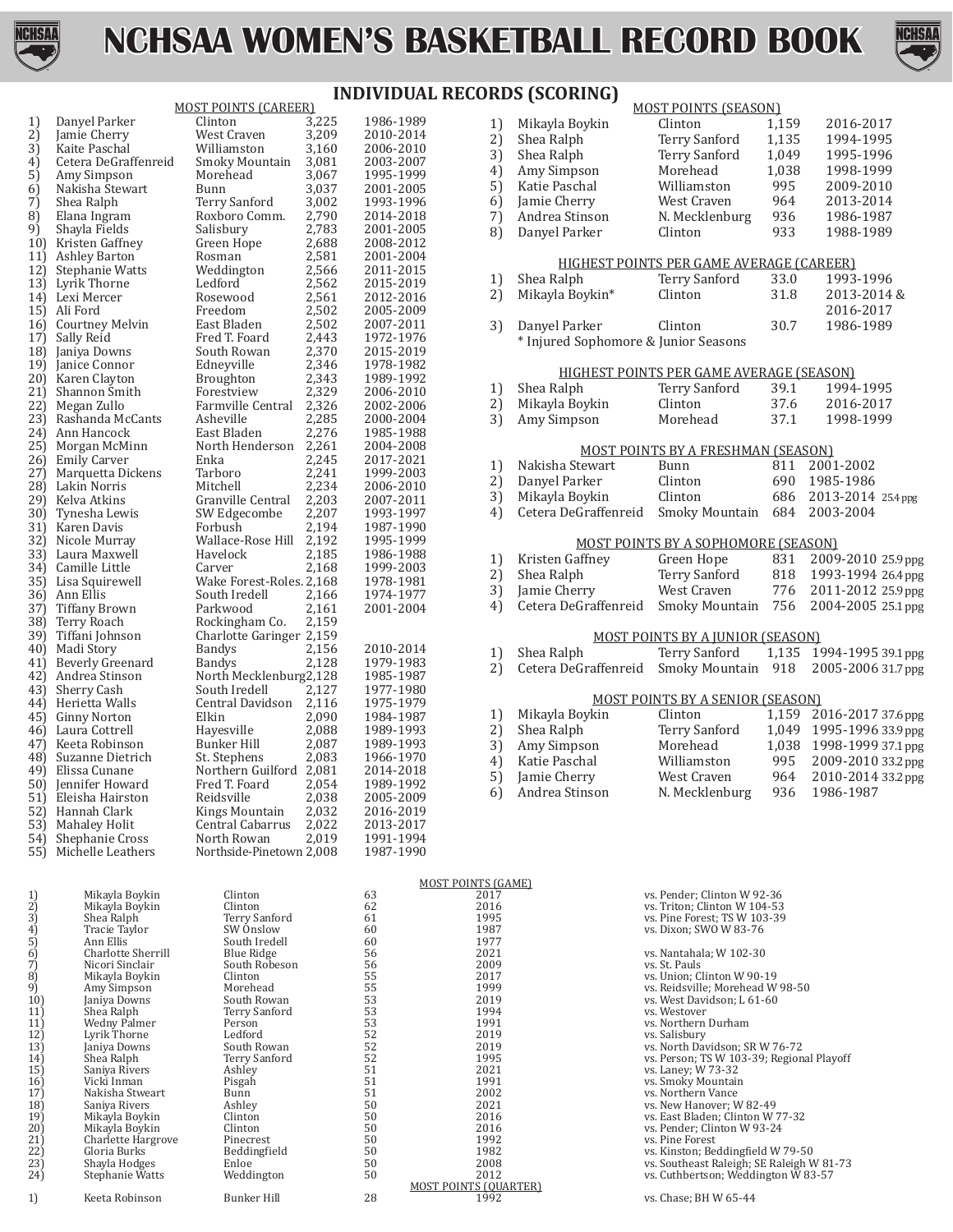

# **NCHSAA WOMEN'S BASKETBALL RECORD BOOK**



#### **INDIVIDUAL RECORDS (SCORING)**

|     |                         | MOST THREE POINT GOALS MADE (CAREER) |      |                                        |                   |                          | <b>MOST THREE POINT GOALS MADE (SEASON)</b>       |     |           |
|-----|-------------------------|--------------------------------------|------|----------------------------------------|-------------------|--------------------------|---------------------------------------------------|-----|-----------|
| 1)  | Jamie Cherry            | West Craven                          | 414  | 2010-2014                              | 1)                | Stephanie Watts          | Weddington                                        | 156 | 2014-2015 |
| 2)  | Stephanie Watts         | Weddington                           | 374  | 2011-2015                              | 2)                | Mary Hall McArver        | Forestview                                        | 126 | 2002-2003 |
| 3)  | Mary Hall McArver       | Forestview                           | 303  | 1999-2003                              | 3)                | Jamie Cherry             | West Craven                                       | 113 | 2012-2013 |
| 4)  | Hanna Malik             | Athens Drive                         | 300  | 2016-2020                              | 4)                | Mikayla Boykin           | Clinton                                           | 111 | 2016-2017 |
|     | Leslie Cook             | High Point Central                   | 294  | 1998-2002                              |                   |                          |                                                   |     |           |
| 5)  | <b>Madeline Maness</b>  |                                      | 290  |                                        | 5)                | Anna Taylor              | Neuse Charter                                     | 104 | 2019-2020 |
| 6)  |                         | Southwestern Randolph                |      | 2003-2007                              | 6)                | Leslie Cook              | High Point Central                                | 104 | 2002-2003 |
| 7)  | <b>Heather Hennings</b> | <b>Union Pines</b>                   | 289  | 1998-2001                              | 7)                | <b>Heather Hennings</b>  | <b>Union Pines</b>                                | 101 | 2000-2001 |
| 8)  | Ali Ford                | Freedom                              | 286  | 2005-2009                              | 8)                | Hanna Malik              | Athens Drive                                      | 97  | 2018-2019 |
| 9)  | Jennifer Howard         | Fred T. Foard                        | 267  | 1989-1993                              | 9)                | Abigail Bullins          | Asheboro                                          | 97  | 2010-2011 |
| 10) | <b>Emily Carver</b>     | Enka                                 | 266  | 2017-2021                              | 10)               | Madeline Maness          | Southwestern Randolph                             | 96  | 2005-2006 |
| 11) | <b>Emmalee Thomas</b>   | Ledford                              | 263  | 2011-2013                              | 11)               | <b>Emmalee Thomas</b>    | Ledford                                           | 95  | 2011-2012 |
| 12) | Melissa Arrowood        | East Gaston/East Lincoln             | 255  | 1994-1997                              | 12)               | <b>Emmalee Thomas</b>    | Ledford                                           | 94  | 2012-2013 |
| 13) | <b>Whitney Bunn</b>     | Bunn                                 | 229  | 2009-2013                              |                   | <b>Bricia Moreno</b>     | Ocracoke                                          |     |           |
|     | <b>Jessica Louros</b>   | Walter M. Williams                   | 225  |                                        | 13)               |                          |                                                   | 92  | 2016-2017 |
| 14) |                         |                                      |      | 2013-2017                              | 14)               | Stephanie Smith          | East Henderson                                    | 91  | 2011-2012 |
| 15) | Jo Snow                 | Mount Airy                           | 224  | 2014-2018                              | 15)               | Melissa Arrowood         | East Gaston                                       | 90  | 1994-1995 |
| 16) | Cambrie Love            | Robbinsville                         | 218  | 2016-2019                              | 16)               | Karli Mason              | Sun Valley                                        | 90  | 2016-2017 |
| 17) | Samantha Ramirez        | South View                           | 217  | 2003-2007                              | 17)               | Kelly Luck               | Jacksonville                                      | 89  | 2019-2020 |
| 18) | Leslie Burleson         | Mitchell                             | 211  | 1993-1997                              | 18)               | Mary Parker Coleman      | Warren County                                     | 88  | 1994-1995 |
| 19) | Jessica Mitchell        | Wilkes Central                       | 205  | 1999-2003                              | 19)               | Stephanie Green          | Graham                                            | 87  | 1988-1989 |
| 20) | Bricia Moreno           | Ocracoke                             | 201  | 2013-2017                              | 20                | Anna Coley               | <b>NCSSM</b>                                      | 87  | 2019-2020 |
| 21) | Heather Godfrey         | North Iredell                        | 200  | 1990-1994                              |                   |                          |                                                   |     |           |
|     |                         |                                      |      |                                        |                   |                          |                                                   |     |           |
|     |                         |                                      |      | MOST THREE POINT GOALS MADE (GAME)     |                   |                          |                                                   |     |           |
| 1)  | <b>Emily Carver</b>     | Enka                                 | 13   |                                        |                   | Friday, January 29, 2021 | vs. Tuscola, Enka W 81-34                         |     |           |
| 2)  | Jamie Cherry            | West Craven                          | 12   |                                        | February 26, 2014 |                          | vs. Triton (2nd Rd. Playoffs); WC W 86-42         |     |           |
| 3)  | <b>Emily Carver</b>     | Enka                                 | 11   |                                        | November 21, 2017 |                          | vs. Brevard, Enka W 78-41                         |     |           |
|     | Cambrie Love            | Robbinsville                         | 11   |                                        | February 7, 2019  |                          | vs. Rosman                                        |     |           |
| 4)  |                         |                                      |      |                                        |                   |                          |                                                   |     |           |
| 5)  | Shannon Reid            | South Caldwell                       | 11   |                                        | February 17, 1998 |                          | vs. East Lincoln                                  |     |           |
| 6)  | Michelle Williams       | Northwest Guilford                   | 11   |                                        | February 9, 2011  |                          | vs. Parkland                                      |     |           |
| 7)  | Stephanie Watts         | Weddington                           | 11   |                                        | January 27, 2015  |                          | vs. Cuthbertson; Weddington W 56-28               |     |           |
| 8)  | Shariah Gaddy           | South Mecklenburg                    | 10   |                                        | February 5, 2019  |                          | vs. Berry Academy; Berry W 53-48                  |     |           |
| 9)  | Javarus Abraham         | West Charlotte                       | 10   |                                        | March 6, 1999     |                          | vs. McDowell                                      |     |           |
| 10) | Mary Parker Coleman     | Warren County                        | 10   |                                        | February 8, 1995  |                          | vs. South Granville                               |     |           |
| 11) | Shellie Corbin          | Robbinsville                         | 10   |                                        | February 23, 1995 |                          | vs. Andrews                                       |     |           |
|     | <b>Emmalee Thomas</b>   | Ledford                              | 10   |                                        |                   |                          | vs. West Davidson; Ledford W 78-31                |     |           |
| 12) |                         |                                      |      |                                        | December 11, 2012 |                          |                                                   |     |           |
| 13) | Anna Taylor             | Neuse Charter                        | 10   |                                        | February 4, 2020  |                          | vs. Hobbton; W 74-36                              |     |           |
| 14) | Anna Taylor             | Neuse Charter                        | 10   |                                        | February 13, 2020 |                          | vs. Union; W 73-22                                |     |           |
| 15) | Charlotte Sherrill      | <b>Blue Ridge</b>                    | 10   |                                        | February 16, 2021 |                          | vs. Nantahala; W 102-30                           |     |           |
| 16) | <b>Brittany Boyce</b>   | East Rutherford                      | 9    |                                        | January 11, 2002  |                          | vs. West Lincoln                                  |     |           |
| 17) | Tracie Taylor           | Southwest Onslow                     | 9    |                                        | 1989              |                          | vs. Dixon                                         |     |           |
| 18) | Mary Parker Coleman     | Warren County                        | 9    |                                        | 1994              |                          | vs. Northern Vance                                |     |           |
| 19) | Kathy Roupe             | Western Harnett                      | 9    |                                        | January 20, 1995  |                          | vs. Cape Fear                                     |     |           |
|     | Leslie Burleson         |                                      | 9    |                                        |                   |                          |                                                   |     |           |
| 20) |                         | Mitchell                             |      |                                        | March 15, 1997    |                          | vs. North Rowan                                   |     |           |
| 21) | Alison Blackmon         | South Johnston                       | 9    |                                        | January 30, 2004  |                          | vs. Triton                                        |     |           |
| 22) | Nicole Paysour          | North Lincoln                        | 9    |                                        | February 1, 2011  |                          | vs. Cherryville; NLW 96-49                        |     |           |
| 23) | Mikayla Boykin          | Clinton                              | 9    |                                        | December 19, 2016 |                          | vs. Triton; Clinton W 104-53                      |     |           |
| 24) | Anna Taylor             | Neuse Charter                        | 9    |                                        | January 12, 2020  |                          | vs. Union; W 62-32                                |     |           |
|     |                         |                                      |      |                                        |                   |                          |                                                   |     |           |
|     |                         |                                      |      | MOST THREE POINT GOALS MADE (HALF)     |                   |                          |                                                   |     |           |
| 1)  | Shariah Gaddy           | South Mecklenburg                    | 10   |                                        | February 5, 2019  |                          | vs. Berry Academy; Berry W 53-48                  |     |           |
| 2)  | Charlotte Sherrill      | <b>Blue Ridge</b>                    | 9    |                                        | February 16, 2021 |                          | vs. Nantahala; W 102-30                           |     |           |
| 3)  | Javarus Abraham         | West Charlotte                       | 9    |                                        | March 6, 1999     |                          | vs. McDowell                                      |     |           |
|     |                         |                                      |      |                                        |                   |                          |                                                   |     |           |
| 4)  | Mary Parker Coleman     | Warren County                        | 8    |                                        | 1994              |                          | vs. Northern Vance                                |     |           |
| 5)  | Marika Bell             | Roanoke                              | 8    |                                        | 2002              |                          | vs. John A. Holmes                                |     |           |
|     |                         |                                      |      |                                        |                   |                          |                                                   |     |           |
|     |                         |                                      |      | MOST CONSECUTIVE FREE THROWS MADE      |                   |                          |                                                   |     |           |
| 1)  | Kristy Ray              | North Buncombe                       | 40   |                                        | 1997              |                          | Over 7 games from Feb. 29, 1996 to March 23, 1996 |     |           |
| 2)  | Brenda Mock Kirkpatrick | Tuscola                              | 39   |                                        | 1994              |                          |                                                   |     |           |
|     |                         |                                      |      |                                        |                   |                          |                                                   |     |           |
|     |                         |                                      |      | MOST FREE THROWS MADE (GAME)           |                   |                          |                                                   |     |           |
| 1)  | Brenda Mock Kirkpatrick | Tuscola                              | 25   |                                        | 1994              |                          | vs. Clyde A. Erwin; 25 of 25                      |     |           |
|     |                         |                                      |      |                                        |                   |                          |                                                   |     |           |
|     |                         |                                      |      |                                        |                   |                          |                                                   |     |           |
|     |                         |                                      |      | HIGHEST FIELD GOAL PERCENTAGE (SEASON) |                   |                          |                                                   |     |           |
| 1)  | Chyna Cornwell          | Newton-Conover                       | 74.9 |                                        | 2019-2020         |                          | Made 334 of 446                                   |     |           |
| 2)  | Markeisha Gatling       | Athens Drive                         | 74.1 |                                        | 2009-2010         |                          | Made 189 of 255                                   |     |           |
| 3)  | Elissa Cunane           | Northern Guilford                    | 74   |                                        | 2017-2018         |                          |                                                   |     |           |
| 4)  | Skylar White            | Cape Fear                            | 73.2 |                                        | 2019-2020         |                          | Made 112 of 153                                   |     |           |
| 5)  | Chiquita Currie         | St. Pauls                            | 72.2 |                                        | 1999-2000         |                          | Made 353 of 486                                   |     |           |
| 6)  | Shea Ralph              | Terry Sanford                        | 71.2 |                                        | 1994-1995         |                          | Made 426 of 598                                   |     |           |
|     |                         |                                      |      |                                        |                   |                          |                                                   |     |           |
|     |                         |                                      |      | <b>MOST FIELD GOALS MADE (SEASON)</b>  |                   |                          |                                                   |     |           |
|     |                         |                                      |      |                                        |                   |                          |                                                   |     |           |
| 1)  | Mikayla Boykin          | Clinton                              | 428  |                                        | 2016-2017         |                          |                                                   |     |           |
| 2)  | Shea Ralph              | <b>Terry Sanford</b>                 | 426  |                                        | 1994-1995         |                          |                                                   |     |           |
|     |                         |                                      |      |                                        |                   |                          |                                                   |     |           |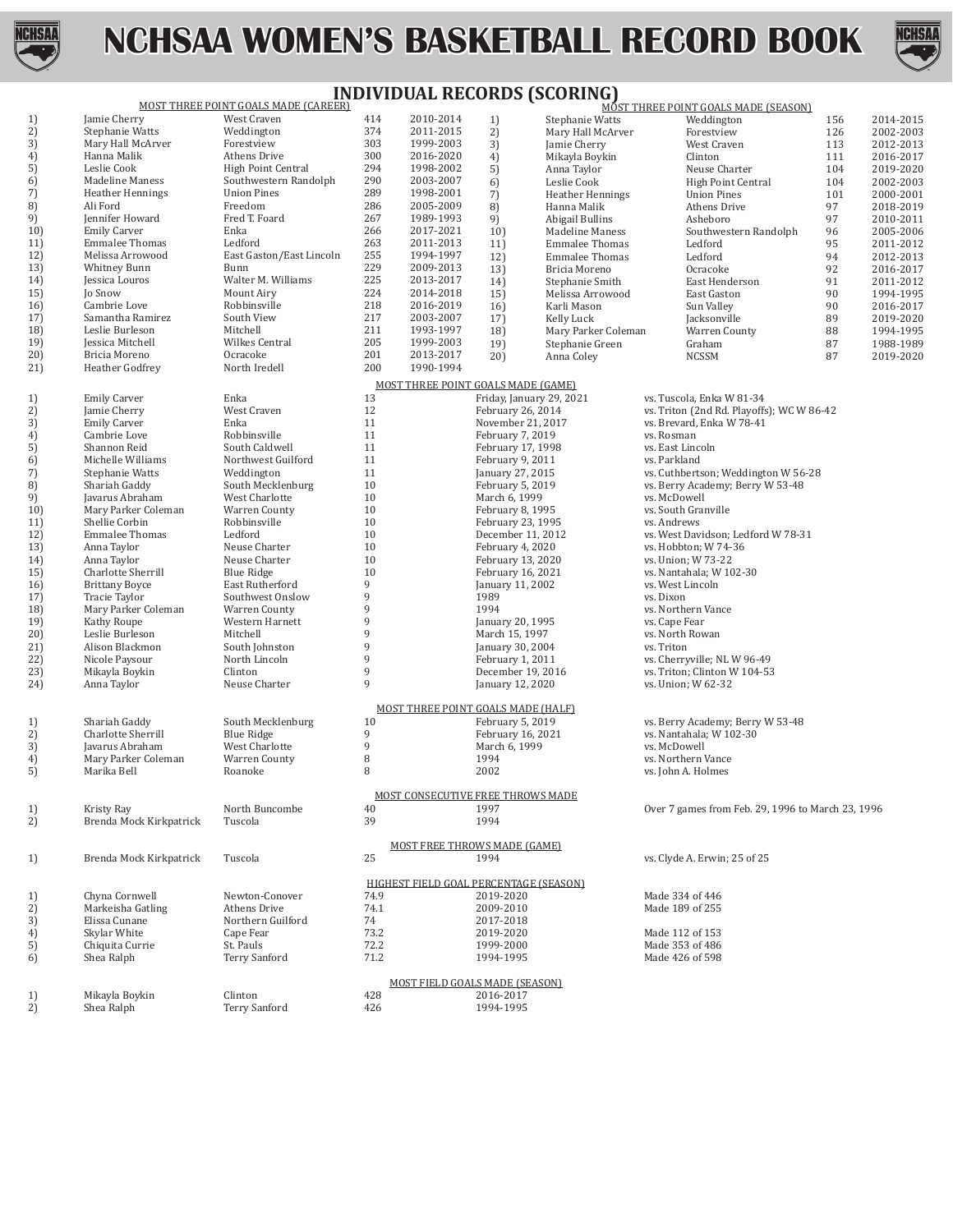

## **NCHSAA WOMEN'S BASKETBALL RECORD BOOK**



### **INDIVIDUAL RECORDS (MISCELLANEOUS)**

|                       |                                                                                                                                                                                                                                                                                                                                                                                                                                                                                                                                                                                                                                                                                                                                                                                                                            |                                                                                                                                                                                                                                                                                                                                                                                                                                                                                                                                                                                                                                                                                                                                           | <b>MOST REBOUNDS (CAREER)</b>                                                                                                                                                                                                                                                                                                                                           |                      |                                                                                                                                                                                                                                                                                                                                                                                                                                                                                                                                                                                                                                                                           |                                                             |                                                                                                                                                                                                                                                                                                              |
|-----------------------|----------------------------------------------------------------------------------------------------------------------------------------------------------------------------------------------------------------------------------------------------------------------------------------------------------------------------------------------------------------------------------------------------------------------------------------------------------------------------------------------------------------------------------------------------------------------------------------------------------------------------------------------------------------------------------------------------------------------------------------------------------------------------------------------------------------------------|-------------------------------------------------------------------------------------------------------------------------------------------------------------------------------------------------------------------------------------------------------------------------------------------------------------------------------------------------------------------------------------------------------------------------------------------------------------------------------------------------------------------------------------------------------------------------------------------------------------------------------------------------------------------------------------------------------------------------------------------|-------------------------------------------------------------------------------------------------------------------------------------------------------------------------------------------------------------------------------------------------------------------------------------------------------------------------------------------------------------------------|----------------------|---------------------------------------------------------------------------------------------------------------------------------------------------------------------------------------------------------------------------------------------------------------------------------------------------------------------------------------------------------------------------------------------------------------------------------------------------------------------------------------------------------------------------------------------------------------------------------------------------------------------------------------------------------------------------|-------------------------------------------------------------|--------------------------------------------------------------------------------------------------------------------------------------------------------------------------------------------------------------------------------------------------------------------------------------------------------------|
| Rashauna Grant        | Northampton County                                                                                                                                                                                                                                                                                                                                                                                                                                                                                                                                                                                                                                                                                                                                                                                                         | 2,004                                                                                                                                                                                                                                                                                                                                                                                                                                                                                                                                                                                                                                                                                                                                     | 2015-2019                                                                                                                                                                                                                                                                                                                                                               |                      | Fr: 492; So: 442; Jr: 451; Sr: 619                                                                                                                                                                                                                                                                                                                                                                                                                                                                                                                                                                                                                                        |                                                             |                                                                                                                                                                                                                                                                                                              |
| <b>Bayley Plummer</b> | East Davidson                                                                                                                                                                                                                                                                                                                                                                                                                                                                                                                                                                                                                                                                                                                                                                                                              | 1,745                                                                                                                                                                                                                                                                                                                                                                                                                                                                                                                                                                                                                                                                                                                                     | 2012-2016                                                                                                                                                                                                                                                                                                                                                               |                      | Fr: 436; So: 410; Jr: 388; Sr: 511                                                                                                                                                                                                                                                                                                                                                                                                                                                                                                                                                                                                                                        |                                                             |                                                                                                                                                                                                                                                                                                              |
|                       |                                                                                                                                                                                                                                                                                                                                                                                                                                                                                                                                                                                                                                                                                                                                                                                                                            |                                                                                                                                                                                                                                                                                                                                                                                                                                                                                                                                                                                                                                                                                                                                           |                                                                                                                                                                                                                                                                                                                                                                         |                      |                                                                                                                                                                                                                                                                                                                                                                                                                                                                                                                                                                                                                                                                           |                                                             |                                                                                                                                                                                                                                                                                                              |
|                       |                                                                                                                                                                                                                                                                                                                                                                                                                                                                                                                                                                                                                                                                                                                                                                                                                            |                                                                                                                                                                                                                                                                                                                                                                                                                                                                                                                                                                                                                                                                                                                                           |                                                                                                                                                                                                                                                                                                                                                                         |                      |                                                                                                                                                                                                                                                                                                                                                                                                                                                                                                                                                                                                                                                                           |                                                             |                                                                                                                                                                                                                                                                                                              |
|                       |                                                                                                                                                                                                                                                                                                                                                                                                                                                                                                                                                                                                                                                                                                                                                                                                                            |                                                                                                                                                                                                                                                                                                                                                                                                                                                                                                                                                                                                                                                                                                                                           |                                                                                                                                                                                                                                                                                                                                                                         |                      |                                                                                                                                                                                                                                                                                                                                                                                                                                                                                                                                                                                                                                                                           |                                                             |                                                                                                                                                                                                                                                                                                              |
|                       |                                                                                                                                                                                                                                                                                                                                                                                                                                                                                                                                                                                                                                                                                                                                                                                                                            |                                                                                                                                                                                                                                                                                                                                                                                                                                                                                                                                                                                                                                                                                                                                           |                                                                                                                                                                                                                                                                                                                                                                         |                      |                                                                                                                                                                                                                                                                                                                                                                                                                                                                                                                                                                                                                                                                           |                                                             |                                                                                                                                                                                                                                                                                                              |
|                       |                                                                                                                                                                                                                                                                                                                                                                                                                                                                                                                                                                                                                                                                                                                                                                                                                            |                                                                                                                                                                                                                                                                                                                                                                                                                                                                                                                                                                                                                                                                                                                                           |                                                                                                                                                                                                                                                                                                                                                                         |                      |                                                                                                                                                                                                                                                                                                                                                                                                                                                                                                                                                                                                                                                                           |                                                             |                                                                                                                                                                                                                                                                                                              |
|                       |                                                                                                                                                                                                                                                                                                                                                                                                                                                                                                                                                                                                                                                                                                                                                                                                                            |                                                                                                                                                                                                                                                                                                                                                                                                                                                                                                                                                                                                                                                                                                                                           |                                                                                                                                                                                                                                                                                                                                                                         |                      |                                                                                                                                                                                                                                                                                                                                                                                                                                                                                                                                                                                                                                                                           |                                                             |                                                                                                                                                                                                                                                                                                              |
|                       |                                                                                                                                                                                                                                                                                                                                                                                                                                                                                                                                                                                                                                                                                                                                                                                                                            |                                                                                                                                                                                                                                                                                                                                                                                                                                                                                                                                                                                                                                                                                                                                           |                                                                                                                                                                                                                                                                                                                                                                         |                      |                                                                                                                                                                                                                                                                                                                                                                                                                                                                                                                                                                                                                                                                           |                                                             |                                                                                                                                                                                                                                                                                                              |
|                       |                                                                                                                                                                                                                                                                                                                                                                                                                                                                                                                                                                                                                                                                                                                                                                                                                            |                                                                                                                                                                                                                                                                                                                                                                                                                                                                                                                                                                                                                                                                                                                                           |                                                                                                                                                                                                                                                                                                                                                                         |                      |                                                                                                                                                                                                                                                                                                                                                                                                                                                                                                                                                                                                                                                                           |                                                             |                                                                                                                                                                                                                                                                                                              |
|                       |                                                                                                                                                                                                                                                                                                                                                                                                                                                                                                                                                                                                                                                                                                                                                                                                                            |                                                                                                                                                                                                                                                                                                                                                                                                                                                                                                                                                                                                                                                                                                                                           |                                                                                                                                                                                                                                                                                                                                                                         |                      |                                                                                                                                                                                                                                                                                                                                                                                                                                                                                                                                                                                                                                                                           |                                                             |                                                                                                                                                                                                                                                                                                              |
|                       |                                                                                                                                                                                                                                                                                                                                                                                                                                                                                                                                                                                                                                                                                                                                                                                                                            |                                                                                                                                                                                                                                                                                                                                                                                                                                                                                                                                                                                                                                                                                                                                           |                                                                                                                                                                                                                                                                                                                                                                         |                      |                                                                                                                                                                                                                                                                                                                                                                                                                                                                                                                                                                                                                                                                           |                                                             |                                                                                                                                                                                                                                                                                                              |
|                       |                                                                                                                                                                                                                                                                                                                                                                                                                                                                                                                                                                                                                                                                                                                                                                                                                            |                                                                                                                                                                                                                                                                                                                                                                                                                                                                                                                                                                                                                                                                                                                                           |                                                                                                                                                                                                                                                                                                                                                                         |                      |                                                                                                                                                                                                                                                                                                                                                                                                                                                                                                                                                                                                                                                                           |                                                             |                                                                                                                                                                                                                                                                                                              |
|                       |                                                                                                                                                                                                                                                                                                                                                                                                                                                                                                                                                                                                                                                                                                                                                                                                                            |                                                                                                                                                                                                                                                                                                                                                                                                                                                                                                                                                                                                                                                                                                                                           |                                                                                                                                                                                                                                                                                                                                                                         |                      |                                                                                                                                                                                                                                                                                                                                                                                                                                                                                                                                                                                                                                                                           |                                                             |                                                                                                                                                                                                                                                                                                              |
|                       |                                                                                                                                                                                                                                                                                                                                                                                                                                                                                                                                                                                                                                                                                                                                                                                                                            |                                                                                                                                                                                                                                                                                                                                                                                                                                                                                                                                                                                                                                                                                                                                           |                                                                                                                                                                                                                                                                                                                                                                         |                      |                                                                                                                                                                                                                                                                                                                                                                                                                                                                                                                                                                                                                                                                           |                                                             |                                                                                                                                                                                                                                                                                                              |
|                       |                                                                                                                                                                                                                                                                                                                                                                                                                                                                                                                                                                                                                                                                                                                                                                                                                            |                                                                                                                                                                                                                                                                                                                                                                                                                                                                                                                                                                                                                                                                                                                                           |                                                                                                                                                                                                                                                                                                                                                                         |                      |                                                                                                                                                                                                                                                                                                                                                                                                                                                                                                                                                                                                                                                                           |                                                             |                                                                                                                                                                                                                                                                                                              |
|                       |                                                                                                                                                                                                                                                                                                                                                                                                                                                                                                                                                                                                                                                                                                                                                                                                                            |                                                                                                                                                                                                                                                                                                                                                                                                                                                                                                                                                                                                                                                                                                                                           |                                                                                                                                                                                                                                                                                                                                                                         |                      |                                                                                                                                                                                                                                                                                                                                                                                                                                                                                                                                                                                                                                                                           |                                                             |                                                                                                                                                                                                                                                                                                              |
|                       |                                                                                                                                                                                                                                                                                                                                                                                                                                                                                                                                                                                                                                                                                                                                                                                                                            |                                                                                                                                                                                                                                                                                                                                                                                                                                                                                                                                                                                                                                                                                                                                           |                                                                                                                                                                                                                                                                                                                                                                         |                      |                                                                                                                                                                                                                                                                                                                                                                                                                                                                                                                                                                                                                                                                           |                                                             |                                                                                                                                                                                                                                                                                                              |
|                       |                                                                                                                                                                                                                                                                                                                                                                                                                                                                                                                                                                                                                                                                                                                                                                                                                            |                                                                                                                                                                                                                                                                                                                                                                                                                                                                                                                                                                                                                                                                                                                                           |                                                                                                                                                                                                                                                                                                                                                                         |                      |                                                                                                                                                                                                                                                                                                                                                                                                                                                                                                                                                                                                                                                                           |                                                             |                                                                                                                                                                                                                                                                                                              |
|                       |                                                                                                                                                                                                                                                                                                                                                                                                                                                                                                                                                                                                                                                                                                                                                                                                                            |                                                                                                                                                                                                                                                                                                                                                                                                                                                                                                                                                                                                                                                                                                                                           |                                                                                                                                                                                                                                                                                                                                                                         |                      |                                                                                                                                                                                                                                                                                                                                                                                                                                                                                                                                                                                                                                                                           |                                                             |                                                                                                                                                                                                                                                                                                              |
|                       |                                                                                                                                                                                                                                                                                                                                                                                                                                                                                                                                                                                                                                                                                                                                                                                                                            |                                                                                                                                                                                                                                                                                                                                                                                                                                                                                                                                                                                                                                                                                                                                           |                                                                                                                                                                                                                                                                                                                                                                         |                      |                                                                                                                                                                                                                                                                                                                                                                                                                                                                                                                                                                                                                                                                           |                                                             |                                                                                                                                                                                                                                                                                                              |
|                       |                                                                                                                                                                                                                                                                                                                                                                                                                                                                                                                                                                                                                                                                                                                                                                                                                            |                                                                                                                                                                                                                                                                                                                                                                                                                                                                                                                                                                                                                                                                                                                                           |                                                                                                                                                                                                                                                                                                                                                                         |                      |                                                                                                                                                                                                                                                                                                                                                                                                                                                                                                                                                                                                                                                                           |                                                             |                                                                                                                                                                                                                                                                                                              |
|                       |                                                                                                                                                                                                                                                                                                                                                                                                                                                                                                                                                                                                                                                                                                                                                                                                                            |                                                                                                                                                                                                                                                                                                                                                                                                                                                                                                                                                                                                                                                                                                                                           |                                                                                                                                                                                                                                                                                                                                                                         |                      |                                                                                                                                                                                                                                                                                                                                                                                                                                                                                                                                                                                                                                                                           |                                                             |                                                                                                                                                                                                                                                                                                              |
|                       |                                                                                                                                                                                                                                                                                                                                                                                                                                                                                                                                                                                                                                                                                                                                                                                                                            |                                                                                                                                                                                                                                                                                                                                                                                                                                                                                                                                                                                                                                                                                                                                           |                                                                                                                                                                                                                                                                                                                                                                         |                      |                                                                                                                                                                                                                                                                                                                                                                                                                                                                                                                                                                                                                                                                           |                                                             |                                                                                                                                                                                                                                                                                                              |
|                       |                                                                                                                                                                                                                                                                                                                                                                                                                                                                                                                                                                                                                                                                                                                                                                                                                            |                                                                                                                                                                                                                                                                                                                                                                                                                                                                                                                                                                                                                                                                                                                                           |                                                                                                                                                                                                                                                                                                                                                                         |                      |                                                                                                                                                                                                                                                                                                                                                                                                                                                                                                                                                                                                                                                                           |                                                             |                                                                                                                                                                                                                                                                                                              |
|                       |                                                                                                                                                                                                                                                                                                                                                                                                                                                                                                                                                                                                                                                                                                                                                                                                                            |                                                                                                                                                                                                                                                                                                                                                                                                                                                                                                                                                                                                                                                                                                                                           |                                                                                                                                                                                                                                                                                                                                                                         |                      |                                                                                                                                                                                                                                                                                                                                                                                                                                                                                                                                                                                                                                                                           |                                                             |                                                                                                                                                                                                                                                                                                              |
|                       |                                                                                                                                                                                                                                                                                                                                                                                                                                                                                                                                                                                                                                                                                                                                                                                                                            |                                                                                                                                                                                                                                                                                                                                                                                                                                                                                                                                                                                                                                                                                                                                           |                                                                                                                                                                                                                                                                                                                                                                         |                      |                                                                                                                                                                                                                                                                                                                                                                                                                                                                                                                                                                                                                                                                           |                                                             |                                                                                                                                                                                                                                                                                                              |
|                       |                                                                                                                                                                                                                                                                                                                                                                                                                                                                                                                                                                                                                                                                                                                                                                                                                            |                                                                                                                                                                                                                                                                                                                                                                                                                                                                                                                                                                                                                                                                                                                                           |                                                                                                                                                                                                                                                                                                                                                                         |                      |                                                                                                                                                                                                                                                                                                                                                                                                                                                                                                                                                                                                                                                                           |                                                             |                                                                                                                                                                                                                                                                                                              |
|                       |                                                                                                                                                                                                                                                                                                                                                                                                                                                                                                                                                                                                                                                                                                                                                                                                                            |                                                                                                                                                                                                                                                                                                                                                                                                                                                                                                                                                                                                                                                                                                                                           |                                                                                                                                                                                                                                                                                                                                                                         |                      |                                                                                                                                                                                                                                                                                                                                                                                                                                                                                                                                                                                                                                                                           |                                                             |                                                                                                                                                                                                                                                                                                              |
|                       |                                                                                                                                                                                                                                                                                                                                                                                                                                                                                                                                                                                                                                                                                                                                                                                                                            |                                                                                                                                                                                                                                                                                                                                                                                                                                                                                                                                                                                                                                                                                                                                           |                                                                                                                                                                                                                                                                                                                                                                         |                      |                                                                                                                                                                                                                                                                                                                                                                                                                                                                                                                                                                                                                                                                           |                                                             |                                                                                                                                                                                                                                                                                                              |
|                       |                                                                                                                                                                                                                                                                                                                                                                                                                                                                                                                                                                                                                                                                                                                                                                                                                            |                                                                                                                                                                                                                                                                                                                                                                                                                                                                                                                                                                                                                                                                                                                                           |                                                                                                                                                                                                                                                                                                                                                                         |                      |                                                                                                                                                                                                                                                                                                                                                                                                                                                                                                                                                                                                                                                                           |                                                             |                                                                                                                                                                                                                                                                                                              |
|                       |                                                                                                                                                                                                                                                                                                                                                                                                                                                                                                                                                                                                                                                                                                                                                                                                                            |                                                                                                                                                                                                                                                                                                                                                                                                                                                                                                                                                                                                                                                                                                                                           |                                                                                                                                                                                                                                                                                                                                                                         |                      |                                                                                                                                                                                                                                                                                                                                                                                                                                                                                                                                                                                                                                                                           |                                                             |                                                                                                                                                                                                                                                                                                              |
|                       |                                                                                                                                                                                                                                                                                                                                                                                                                                                                                                                                                                                                                                                                                                                                                                                                                            |                                                                                                                                                                                                                                                                                                                                                                                                                                                                                                                                                                                                                                                                                                                                           |                                                                                                                                                                                                                                                                                                                                                                         |                      |                                                                                                                                                                                                                                                                                                                                                                                                                                                                                                                                                                                                                                                                           |                                                             |                                                                                                                                                                                                                                                                                                              |
|                       |                                                                                                                                                                                                                                                                                                                                                                                                                                                                                                                                                                                                                                                                                                                                                                                                                            |                                                                                                                                                                                                                                                                                                                                                                                                                                                                                                                                                                                                                                                                                                                                           |                                                                                                                                                                                                                                                                                                                                                                         |                      |                                                                                                                                                                                                                                                                                                                                                                                                                                                                                                                                                                                                                                                                           |                                                             |                                                                                                                                                                                                                                                                                                              |
|                       |                                                                                                                                                                                                                                                                                                                                                                                                                                                                                                                                                                                                                                                                                                                                                                                                                            |                                                                                                                                                                                                                                                                                                                                                                                                                                                                                                                                                                                                                                                                                                                                           |                                                                                                                                                                                                                                                                                                                                                                         |                      |                                                                                                                                                                                                                                                                                                                                                                                                                                                                                                                                                                                                                                                                           |                                                             |                                                                                                                                                                                                                                                                                                              |
|                       |                                                                                                                                                                                                                                                                                                                                                                                                                                                                                                                                                                                                                                                                                                                                                                                                                            |                                                                                                                                                                                                                                                                                                                                                                                                                                                                                                                                                                                                                                                                                                                                           |                                                                                                                                                                                                                                                                                                                                                                         |                      |                                                                                                                                                                                                                                                                                                                                                                                                                                                                                                                                                                                                                                                                           |                                                             |                                                                                                                                                                                                                                                                                                              |
|                       |                                                                                                                                                                                                                                                                                                                                                                                                                                                                                                                                                                                                                                                                                                                                                                                                                            |                                                                                                                                                                                                                                                                                                                                                                                                                                                                                                                                                                                                                                                                                                                                           |                                                                                                                                                                                                                                                                                                                                                                         |                      |                                                                                                                                                                                                                                                                                                                                                                                                                                                                                                                                                                                                                                                                           |                                                             |                                                                                                                                                                                                                                                                                                              |
|                       |                                                                                                                                                                                                                                                                                                                                                                                                                                                                                                                                                                                                                                                                                                                                                                                                                            |                                                                                                                                                                                                                                                                                                                                                                                                                                                                                                                                                                                                                                                                                                                                           |                                                                                                                                                                                                                                                                                                                                                                         |                      |                                                                                                                                                                                                                                                                                                                                                                                                                                                                                                                                                                                                                                                                           |                                                             |                                                                                                                                                                                                                                                                                                              |
|                       |                                                                                                                                                                                                                                                                                                                                                                                                                                                                                                                                                                                                                                                                                                                                                                                                                            |                                                                                                                                                                                                                                                                                                                                                                                                                                                                                                                                                                                                                                                                                                                                           |                                                                                                                                                                                                                                                                                                                                                                         |                      |                                                                                                                                                                                                                                                                                                                                                                                                                                                                                                                                                                                                                                                                           |                                                             |                                                                                                                                                                                                                                                                                                              |
|                       |                                                                                                                                                                                                                                                                                                                                                                                                                                                                                                                                                                                                                                                                                                                                                                                                                            |                                                                                                                                                                                                                                                                                                                                                                                                                                                                                                                                                                                                                                                                                                                                           |                                                                                                                                                                                                                                                                                                                                                                         |                      |                                                                                                                                                                                                                                                                                                                                                                                                                                                                                                                                                                                                                                                                           |                                                             |                                                                                                                                                                                                                                                                                                              |
|                       |                                                                                                                                                                                                                                                                                                                                                                                                                                                                                                                                                                                                                                                                                                                                                                                                                            |                                                                                                                                                                                                                                                                                                                                                                                                                                                                                                                                                                                                                                                                                                                                           |                                                                                                                                                                                                                                                                                                                                                                         |                      |                                                                                                                                                                                                                                                                                                                                                                                                                                                                                                                                                                                                                                                                           |                                                             |                                                                                                                                                                                                                                                                                                              |
|                       |                                                                                                                                                                                                                                                                                                                                                                                                                                                                                                                                                                                                                                                                                                                                                                                                                            |                                                                                                                                                                                                                                                                                                                                                                                                                                                                                                                                                                                                                                                                                                                                           |                                                                                                                                                                                                                                                                                                                                                                         |                      |                                                                                                                                                                                                                                                                                                                                                                                                                                                                                                                                                                                                                                                                           |                                                             |                                                                                                                                                                                                                                                                                                              |
|                       |                                                                                                                                                                                                                                                                                                                                                                                                                                                                                                                                                                                                                                                                                                                                                                                                                            |                                                                                                                                                                                                                                                                                                                                                                                                                                                                                                                                                                                                                                                                                                                                           |                                                                                                                                                                                                                                                                                                                                                                         |                      |                                                                                                                                                                                                                                                                                                                                                                                                                                                                                                                                                                                                                                                                           |                                                             |                                                                                                                                                                                                                                                                                                              |
|                       |                                                                                                                                                                                                                                                                                                                                                                                                                                                                                                                                                                                                                                                                                                                                                                                                                            |                                                                                                                                                                                                                                                                                                                                                                                                                                                                                                                                                                                                                                                                                                                                           |                                                                                                                                                                                                                                                                                                                                                                         |                      |                                                                                                                                                                                                                                                                                                                                                                                                                                                                                                                                                                                                                                                                           |                                                             |                                                                                                                                                                                                                                                                                                              |
|                       |                                                                                                                                                                                                                                                                                                                                                                                                                                                                                                                                                                                                                                                                                                                                                                                                                            |                                                                                                                                                                                                                                                                                                                                                                                                                                                                                                                                                                                                                                                                                                                                           |                                                                                                                                                                                                                                                                                                                                                                         |                      |                                                                                                                                                                                                                                                                                                                                                                                                                                                                                                                                                                                                                                                                           |                                                             |                                                                                                                                                                                                                                                                                                              |
|                       |                                                                                                                                                                                                                                                                                                                                                                                                                                                                                                                                                                                                                                                                                                                                                                                                                            |                                                                                                                                                                                                                                                                                                                                                                                                                                                                                                                                                                                                                                                                                                                                           |                                                                                                                                                                                                                                                                                                                                                                         |                      |                                                                                                                                                                                                                                                                                                                                                                                                                                                                                                                                                                                                                                                                           |                                                             |                                                                                                                                                                                                                                                                                                              |
|                       |                                                                                                                                                                                                                                                                                                                                                                                                                                                                                                                                                                                                                                                                                                                                                                                                                            |                                                                                                                                                                                                                                                                                                                                                                                                                                                                                                                                                                                                                                                                                                                                           |                                                                                                                                                                                                                                                                                                                                                                         |                      |                                                                                                                                                                                                                                                                                                                                                                                                                                                                                                                                                                                                                                                                           |                                                             |                                                                                                                                                                                                                                                                                                              |
|                       |                                                                                                                                                                                                                                                                                                                                                                                                                                                                                                                                                                                                                                                                                                                                                                                                                            |                                                                                                                                                                                                                                                                                                                                                                                                                                                                                                                                                                                                                                                                                                                                           |                                                                                                                                                                                                                                                                                                                                                                         |                      |                                                                                                                                                                                                                                                                                                                                                                                                                                                                                                                                                                                                                                                                           |                                                             |                                                                                                                                                                                                                                                                                                              |
|                       |                                                                                                                                                                                                                                                                                                                                                                                                                                                                                                                                                                                                                                                                                                                                                                                                                            |                                                                                                                                                                                                                                                                                                                                                                                                                                                                                                                                                                                                                                                                                                                                           |                                                                                                                                                                                                                                                                                                                                                                         |                      |                                                                                                                                                                                                                                                                                                                                                                                                                                                                                                                                                                                                                                                                           |                                                             |                                                                                                                                                                                                                                                                                                              |
|                       |                                                                                                                                                                                                                                                                                                                                                                                                                                                                                                                                                                                                                                                                                                                                                                                                                            |                                                                                                                                                                                                                                                                                                                                                                                                                                                                                                                                                                                                                                                                                                                                           |                                                                                                                                                                                                                                                                                                                                                                         |                      |                                                                                                                                                                                                                                                                                                                                                                                                                                                                                                                                                                                                                                                                           |                                                             |                                                                                                                                                                                                                                                                                                              |
|                       |                                                                                                                                                                                                                                                                                                                                                                                                                                                                                                                                                                                                                                                                                                                                                                                                                            |                                                                                                                                                                                                                                                                                                                                                                                                                                                                                                                                                                                                                                                                                                                                           |                                                                                                                                                                                                                                                                                                                                                                         |                      |                                                                                                                                                                                                                                                                                                                                                                                                                                                                                                                                                                                                                                                                           |                                                             |                                                                                                                                                                                                                                                                                                              |
| Rashauna Grant        | Northampton County                                                                                                                                                                                                                                                                                                                                                                                                                                                                                                                                                                                                                                                                                                                                                                                                         | 32                                                                                                                                                                                                                                                                                                                                                                                                                                                                                                                                                                                                                                                                                                                                        |                                                                                                                                                                                                                                                                                                                                                                         | November 19, 2018    | vs. Pasquotank                                                                                                                                                                                                                                                                                                                                                                                                                                                                                                                                                                                                                                                            |                                                             |                                                                                                                                                                                                                                                                                                              |
| Wendy Palmer          |                                                                                                                                                                                                                                                                                                                                                                                                                                                                                                                                                                                                                                                                                                                                                                                                                            |                                                                                                                                                                                                                                                                                                                                                                                                                                                                                                                                                                                                                                                                                                                                           |                                                                                                                                                                                                                                                                                                                                                                         |                      | vs. Chapel Hill                                                                                                                                                                                                                                                                                                                                                                                                                                                                                                                                                                                                                                                           |                                                             |                                                                                                                                                                                                                                                                                                              |
|                       |                                                                                                                                                                                                                                                                                                                                                                                                                                                                                                                                                                                                                                                                                                                                                                                                                            |                                                                                                                                                                                                                                                                                                                                                                                                                                                                                                                                                                                                                                                                                                                                           |                                                                                                                                                                                                                                                                                                                                                                         |                      |                                                                                                                                                                                                                                                                                                                                                                                                                                                                                                                                                                                                                                                                           |                                                             |                                                                                                                                                                                                                                                                                                              |
|                       | Person                                                                                                                                                                                                                                                                                                                                                                                                                                                                                                                                                                                                                                                                                                                                                                                                                     | 32                                                                                                                                                                                                                                                                                                                                                                                                                                                                                                                                                                                                                                                                                                                                        | 1990                                                                                                                                                                                                                                                                                                                                                                    |                      |                                                                                                                                                                                                                                                                                                                                                                                                                                                                                                                                                                                                                                                                           |                                                             |                                                                                                                                                                                                                                                                                                              |
| Azura Stevens         | Cary                                                                                                                                                                                                                                                                                                                                                                                                                                                                                                                                                                                                                                                                                                                                                                                                                       | 32                                                                                                                                                                                                                                                                                                                                                                                                                                                                                                                                                                                                                                                                                                                                        |                                                                                                                                                                                                                                                                                                                                                                         | February 18, 2014    | vs. Athens Drive                                                                                                                                                                                                                                                                                                                                                                                                                                                                                                                                                                                                                                                          |                                                             |                                                                                                                                                                                                                                                                                                              |
| Rashauna Grant        | Northampton County                                                                                                                                                                                                                                                                                                                                                                                                                                                                                                                                                                                                                                                                                                                                                                                                         | 32                                                                                                                                                                                                                                                                                                                                                                                                                                                                                                                                                                                                                                                                                                                                        |                                                                                                                                                                                                                                                                                                                                                                         | January 14, 2017     | vs. Roanoke Rapids                                                                                                                                                                                                                                                                                                                                                                                                                                                                                                                                                                                                                                                        |                                                             |                                                                                                                                                                                                                                                                                                              |
| Courtney Thompson     | West Bladen                                                                                                                                                                                                                                                                                                                                                                                                                                                                                                                                                                                                                                                                                                                                                                                                                | 31                                                                                                                                                                                                                                                                                                                                                                                                                                                                                                                                                                                                                                                                                                                                        |                                                                                                                                                                                                                                                                                                                                                                         | February 11, 2014    | vs. Midway                                                                                                                                                                                                                                                                                                                                                                                                                                                                                                                                                                                                                                                                |                                                             |                                                                                                                                                                                                                                                                                                              |
| Rashauna Grant        | Northampton County                                                                                                                                                                                                                                                                                                                                                                                                                                                                                                                                                                                                                                                                                                                                                                                                         | 30                                                                                                                                                                                                                                                                                                                                                                                                                                                                                                                                                                                                                                                                                                                                        |                                                                                                                                                                                                                                                                                                                                                                         | November 20, 2018    | vs. Northeastern                                                                                                                                                                                                                                                                                                                                                                                                                                                                                                                                                                                                                                                          |                                                             |                                                                                                                                                                                                                                                                                                              |
| Nakisha Stewart       | Bunn                                                                                                                                                                                                                                                                                                                                                                                                                                                                                                                                                                                                                                                                                                                                                                                                                       | 30                                                                                                                                                                                                                                                                                                                                                                                                                                                                                                                                                                                                                                                                                                                                        | 2004                                                                                                                                                                                                                                                                                                                                                                    |                      | vs. Northern Vance                                                                                                                                                                                                                                                                                                                                                                                                                                                                                                                                                                                                                                                        |                                                             |                                                                                                                                                                                                                                                                                                              |
| Danielle Sturgis      | <b>Bessemer City</b>                                                                                                                                                                                                                                                                                                                                                                                                                                                                                                                                                                                                                                                                                                                                                                                                       | 30                                                                                                                                                                                                                                                                                                                                                                                                                                                                                                                                                                                                                                                                                                                                        |                                                                                                                                                                                                                                                                                                                                                                         | November 17, 2006    | vs. Chase                                                                                                                                                                                                                                                                                                                                                                                                                                                                                                                                                                                                                                                                 |                                                             |                                                                                                                                                                                                                                                                                                              |
| Breanna Proctor       | Northeastern                                                                                                                                                                                                                                                                                                                                                                                                                                                                                                                                                                                                                                                                                                                                                                                                               | 30                                                                                                                                                                                                                                                                                                                                                                                                                                                                                                                                                                                                                                                                                                                                        |                                                                                                                                                                                                                                                                                                                                                                         | February 10, 2017    | vs. Pasquotank                                                                                                                                                                                                                                                                                                                                                                                                                                                                                                                                                                                                                                                            |                                                             |                                                                                                                                                                                                                                                                                                              |
|                       |                                                                                                                                                                                                                                                                                                                                                                                                                                                                                                                                                                                                                                                                                                                                                                                                                            |                                                                                                                                                                                                                                                                                                                                                                                                                                                                                                                                                                                                                                                                                                                                           |                                                                                                                                                                                                                                                                                                                                                                         |                      |                                                                                                                                                                                                                                                                                                                                                                                                                                                                                                                                                                                                                                                                           |                                                             |                                                                                                                                                                                                                                                                                                              |
|                       |                                                                                                                                                                                                                                                                                                                                                                                                                                                                                                                                                                                                                                                                                                                                                                                                                            |                                                                                                                                                                                                                                                                                                                                                                                                                                                                                                                                                                                                                                                                                                                                           |                                                                                                                                                                                                                                                                                                                                                                         |                      |                                                                                                                                                                                                                                                                                                                                                                                                                                                                                                                                                                                                                                                                           |                                                             |                                                                                                                                                                                                                                                                                                              |
|                       | <b>MOST ASSISTS (CAREER)</b>                                                                                                                                                                                                                                                                                                                                                                                                                                                                                                                                                                                                                                                                                                                                                                                               |                                                                                                                                                                                                                                                                                                                                                                                                                                                                                                                                                                                                                                                                                                                                           |                                                                                                                                                                                                                                                                                                                                                                         |                      | <b>MOST ASSISTS (SEASON)</b>                                                                                                                                                                                                                                                                                                                                                                                                                                                                                                                                                                                                                                              |                                                             |                                                                                                                                                                                                                                                                                                              |
| Keyrra Gillespie      | Statesville<br>953                                                                                                                                                                                                                                                                                                                                                                                                                                                                                                                                                                                                                                                                                                                                                                                                         | 2005-2009                                                                                                                                                                                                                                                                                                                                                                                                                                                                                                                                                                                                                                                                                                                                 | 1)                                                                                                                                                                                                                                                                                                                                                                      | Keyrra Gillespie     | Statesville                                                                                                                                                                                                                                                                                                                                                                                                                                                                                                                                                                                                                                                               | 298                                                         | 2008-2009                                                                                                                                                                                                                                                                                                    |
| Anna Atkinson         | McDowell<br>898                                                                                                                                                                                                                                                                                                                                                                                                                                                                                                                                                                                                                                                                                                                                                                                                            | 2001-2005                                                                                                                                                                                                                                                                                                                                                                                                                                                                                                                                                                                                                                                                                                                                 | 2)                                                                                                                                                                                                                                                                                                                                                                      | Gretchen Hollifield  | South Iredell                                                                                                                                                                                                                                                                                                                                                                                                                                                                                                                                                                                                                                                             | 286                                                         | 1990-1991                                                                                                                                                                                                                                                                                                    |
|                       |                                                                                                                                                                                                                                                                                                                                                                                                                                                                                                                                                                                                                                                                                                                                                                                                                            |                                                                                                                                                                                                                                                                                                                                                                                                                                                                                                                                                                                                                                                                                                                                           |                                                                                                                                                                                                                                                                                                                                                                         |                      |                                                                                                                                                                                                                                                                                                                                                                                                                                                                                                                                                                                                                                                                           |                                                             |                                                                                                                                                                                                                                                                                                              |
| Shannon Smith         | 881<br>Forestview                                                                                                                                                                                                                                                                                                                                                                                                                                                                                                                                                                                                                                                                                                                                                                                                          | 2006-2010                                                                                                                                                                                                                                                                                                                                                                                                                                                                                                                                                                                                                                                                                                                                 | 3)                                                                                                                                                                                                                                                                                                                                                                      | Kelly Morrison       | <b>Bunker Hill</b>                                                                                                                                                                                                                                                                                                                                                                                                                                                                                                                                                                                                                                                        | 280                                                         | 1989-1990                                                                                                                                                                                                                                                                                                    |
| Gretchen Hollifield   | South Iredell<br>813                                                                                                                                                                                                                                                                                                                                                                                                                                                                                                                                                                                                                                                                                                                                                                                                       | 1988-1992                                                                                                                                                                                                                                                                                                                                                                                                                                                                                                                                                                                                                                                                                                                                 | 4)                                                                                                                                                                                                                                                                                                                                                                      | Shea Ralph           | Terry Sanford                                                                                                                                                                                                                                                                                                                                                                                                                                                                                                                                                                                                                                                             | 278                                                         | 1995-1996                                                                                                                                                                                                                                                                                                    |
|                       |                                                                                                                                                                                                                                                                                                                                                                                                                                                                                                                                                                                                                                                                                                                                                                                                                            |                                                                                                                                                                                                                                                                                                                                                                                                                                                                                                                                                                                                                                                                                                                                           |                                                                                                                                                                                                                                                                                                                                                                         |                      |                                                                                                                                                                                                                                                                                                                                                                                                                                                                                                                                                                                                                                                                           |                                                             |                                                                                                                                                                                                                                                                                                              |
|                       |                                                                                                                                                                                                                                                                                                                                                                                                                                                                                                                                                                                                                                                                                                                                                                                                                            |                                                                                                                                                                                                                                                                                                                                                                                                                                                                                                                                                                                                                                                                                                                                           |                                                                                                                                                                                                                                                                                                                                                                         |                      |                                                                                                                                                                                                                                                                                                                                                                                                                                                                                                                                                                                                                                                                           |                                                             |                                                                                                                                                                                                                                                                                                              |
|                       |                                                                                                                                                                                                                                                                                                                                                                                                                                                                                                                                                                                                                                                                                                                                                                                                                            |                                                                                                                                                                                                                                                                                                                                                                                                                                                                                                                                                                                                                                                                                                                                           | <b>MOST ASSISTS (GAME)</b>                                                                                                                                                                                                                                                                                                                                              |                      |                                                                                                                                                                                                                                                                                                                                                                                                                                                                                                                                                                                                                                                                           |                                                             |                                                                                                                                                                                                                                                                                                              |
| Deborah Cherry        | Roanoke                                                                                                                                                                                                                                                                                                                                                                                                                                                                                                                                                                                                                                                                                                                                                                                                                    | 21                                                                                                                                                                                                                                                                                                                                                                                                                                                                                                                                                                                                                                                                                                                                        |                                                                                                                                                                                                                                                                                                                                                                         |                      | February 14, 2002 vs. John A. Holmes                                                                                                                                                                                                                                                                                                                                                                                                                                                                                                                                                                                                                                      |                                                             |                                                                                                                                                                                                                                                                                                              |
| Shea Ralph            | Terry Sanford                                                                                                                                                                                                                                                                                                                                                                                                                                                                                                                                                                                                                                                                                                                                                                                                              | 18                                                                                                                                                                                                                                                                                                                                                                                                                                                                                                                                                                                                                                                                                                                                        |                                                                                                                                                                                                                                                                                                                                                                         | 1995                 |                                                                                                                                                                                                                                                                                                                                                                                                                                                                                                                                                                                                                                                                           |                                                             |                                                                                                                                                                                                                                                                                                              |
| Anna Atkinson         |                                                                                                                                                                                                                                                                                                                                                                                                                                                                                                                                                                                                                                                                                                                                                                                                                            | 18                                                                                                                                                                                                                                                                                                                                                                                                                                                                                                                                                                                                                                                                                                                                        |                                                                                                                                                                                                                                                                                                                                                                         |                      |                                                                                                                                                                                                                                                                                                                                                                                                                                                                                                                                                                                                                                                                           |                                                             |                                                                                                                                                                                                                                                                                                              |
|                       | McDowell                                                                                                                                                                                                                                                                                                                                                                                                                                                                                                                                                                                                                                                                                                                                                                                                                   |                                                                                                                                                                                                                                                                                                                                                                                                                                                                                                                                                                                                                                                                                                                                           |                                                                                                                                                                                                                                                                                                                                                                         |                      | February 25, 2004 vs. Independence                                                                                                                                                                                                                                                                                                                                                                                                                                                                                                                                                                                                                                        |                                                             |                                                                                                                                                                                                                                                                                                              |
|                       |                                                                                                                                                                                                                                                                                                                                                                                                                                                                                                                                                                                                                                                                                                                                                                                                                            |                                                                                                                                                                                                                                                                                                                                                                                                                                                                                                                                                                                                                                                                                                                                           |                                                                                                                                                                                                                                                                                                                                                                         |                      |                                                                                                                                                                                                                                                                                                                                                                                                                                                                                                                                                                                                                                                                           |                                                             |                                                                                                                                                                                                                                                                                                              |
|                       | <b>MOST STEALS (CAREER)</b>                                                                                                                                                                                                                                                                                                                                                                                                                                                                                                                                                                                                                                                                                                                                                                                                |                                                                                                                                                                                                                                                                                                                                                                                                                                                                                                                                                                                                                                                                                                                                           |                                                                                                                                                                                                                                                                                                                                                                         |                      | <b>MOST STEALS (SEASON)</b>                                                                                                                                                                                                                                                                                                                                                                                                                                                                                                                                                                                                                                               |                                                             |                                                                                                                                                                                                                                                                                                              |
| Deborah Cherry        | 885<br>Roanoke                                                                                                                                                                                                                                                                                                                                                                                                                                                                                                                                                                                                                                                                                                                                                                                                             | 1998-2002                                                                                                                                                                                                                                                                                                                                                                                                                                                                                                                                                                                                                                                                                                                                 | 1)                                                                                                                                                                                                                                                                                                                                                                      | Deborah Cherry       | Roanoke 295                                                                                                                                                                                                                                                                                                                                                                                                                                                                                                                                                                                                                                                               | 2001-2002                                                   |                                                                                                                                                                                                                                                                                                              |
| Shea Ralph            | 701<br><b>Terry Sanford</b>                                                                                                                                                                                                                                                                                                                                                                                                                                                                                                                                                                                                                                                                                                                                                                                                | 1993-1996                                                                                                                                                                                                                                                                                                                                                                                                                                                                                                                                                                                                                                                                                                                                 | 2)                                                                                                                                                                                                                                                                                                                                                                      | Shea Ralph           | Terry Sanford                                                                                                                                                                                                                                                                                                                                                                                                                                                                                                                                                                                                                                                             | 251                                                         | 1995-1996                                                                                                                                                                                                                                                                                                    |
|                       |                                                                                                                                                                                                                                                                                                                                                                                                                                                                                                                                                                                                                                                                                                                                                                                                                            |                                                                                                                                                                                                                                                                                                                                                                                                                                                                                                                                                                                                                                                                                                                                           |                                                                                                                                                                                                                                                                                                                                                                         |                      |                                                                                                                                                                                                                                                                                                                                                                                                                                                                                                                                                                                                                                                                           |                                                             |                                                                                                                                                                                                                                                                                                              |
|                       |                                                                                                                                                                                                                                                                                                                                                                                                                                                                                                                                                                                                                                                                                                                                                                                                                            |                                                                                                                                                                                                                                                                                                                                                                                                                                                                                                                                                                                                                                                                                                                                           |                                                                                                                                                                                                                                                                                                                                                                         |                      |                                                                                                                                                                                                                                                                                                                                                                                                                                                                                                                                                                                                                                                                           |                                                             |                                                                                                                                                                                                                                                                                                              |
| Sureka Hammonds       | Parkwood                                                                                                                                                                                                                                                                                                                                                                                                                                                                                                                                                                                                                                                                                                                                                                                                                   | 24                                                                                                                                                                                                                                                                                                                                                                                                                                                                                                                                                                                                                                                                                                                                        | <b>MOST STEALS (GAME)</b>                                                                                                                                                                                                                                                                                                                                               | 1992                 | vs. Indian Land (SC)                                                                                                                                                                                                                                                                                                                                                                                                                                                                                                                                                                                                                                                      |                                                             |                                                                                                                                                                                                                                                                                                              |
|                       | Nakisha Stewart<br>Eleisha Hairston<br>Tiffani Johnson<br>Elissa Cunane<br>Elana Ingram<br>Courtney Thompson<br>Kim Enoch<br>Breanna Proctor<br><b>Emry Tsitouris</b><br>LaToya Pringle<br>Courtney Melvin<br>Akela Branch<br>Keeta Robinson<br>Alicia Abernathy<br>Cherie Mills<br>Kathy Crawford<br>Laura Cottrell<br>Lisa Squirewell<br>Alexis Armstrong<br><b>Betsy Horowitz</b><br>Marlena Murphy<br>Sarah Lewis<br>Camille Little<br>Jessica Capers<br>Amy Simpson<br>Stephanie Watts<br>Rhonda Mapp<br>Abby Cook<br>Aundrea Walker<br>Rashauna Grant<br>Henrietta Walls<br>Rhonda Mapp<br><b>Bayley Plummer</b><br>Chyna Cornwell<br>Wendy Palmer<br>Rashauna Grant<br>Regina McKeithan<br>Rashauna Grant<br>Henrietta Walls<br>Michelle Richardson<br>Lisa Lang<br>Rashauna Grant<br>Rhonda Mapp<br>Aprille Holder | Bunn<br>Reidsville<br>Garinger<br>Northern Guilford<br>Roxboro Community<br>West Bladen<br><b>Bartlett Yancey</b><br>Northeastern<br>Parkwood<br>Seventy-First<br>East Bladen<br>Albemarle<br><b>Bunker Hill</b><br>Hickory<br>Ayden-Grifton<br>Youngsville/Bunn<br>Hayesville<br>Wake Forest-Rolesville<br>Forestview<br>South Mecklenburg<br>Jack Britt<br>East Forsyth<br>Carver<br>Forestview<br>Morehead<br>Weddington<br>Asheville<br>Alexander Central<br>Cummings<br>Northampton County<br>Central Davidson<br>Asheville<br>East Davidson<br>Newton-Conover<br>Person<br>Northampton County<br>Dunn<br>Northampton County<br>Central Davidson<br>Columbia<br>Farmville Central<br>Northampton County<br>Asheville<br>Robbinsville | 1,553<br>1,512<br>1,502<br>1,459<br>1,444<br>1,404<br>1,370<br>1,368<br>1,361<br>1,357<br>1,353<br>1,318<br>1,288<br>1,288<br>1,278<br>1,274<br>1,245<br>1,188<br>1,179<br>1,124<br>1,122<br>1,121<br>1,110<br>1,095<br>1,094<br>1,077<br>1,032<br>1,022<br>1,017<br>619<br>611<br>514<br>511<br>502<br>498<br>492<br>482<br>22.1<br>20.3<br>36<br>35<br>34<br>34<br>33 | 1987<br>1987<br>1987 | 2001-2005<br>2005-2009<br>1990-1994<br>2014-2018<br>2014-2018<br>2010-2014<br>1997-2001<br>2014-2018<br>2010-2014<br>2000-2004<br>2008-2011<br>2011-2014<br>1989-1992<br>1995-1999<br>1999-2003<br>1975-1979<br>1989-1993<br>1978-1981<br>2009-2013<br>2003-2006<br>2000-2004<br>1994-1998<br>1999-2003<br>2004-2008<br>1995-1999<br>2011-2015<br>1985-1987<br>2013-2017<br>2011-2015<br><b>MOST REBOUNDS (SEASON)</b><br>2018-2019<br>1978-1979<br>1986-1987<br>2015-2016<br>2019-2020<br>1989-1990<br>2015-2016<br>1982-1983<br><b>MOST REBOUNDS PER GAME (SEASON)</b><br>2018-2019<br>1978-1979<br><b>MOST REBOUNDS (GAME)</b><br>January 7, 1992<br>December 10, 2016 | vs. Cape Hatteras<br>vs. West Craven<br>vs. Hertford County | Fr: 296; So: 435; Jr: 381; Sr: 256<br>Fr: 242; So: 363; Jr: 383; Sr: 373<br>Fr: 282; So: 287; Jr: 338; Sr: 450<br>Fr: 318; So: 214; Jr: 335; Sr: 451<br>Fr: 223; So: 265; Jr: 261; Sr: 430<br>Fr: 305; So: 292; Jr: 265; Sr: 262<br>Fr: 283; So: 285; Jr: 271; Sr: 256<br>Fr: 269; So: 273; Jr: 233; Sr: 242 |